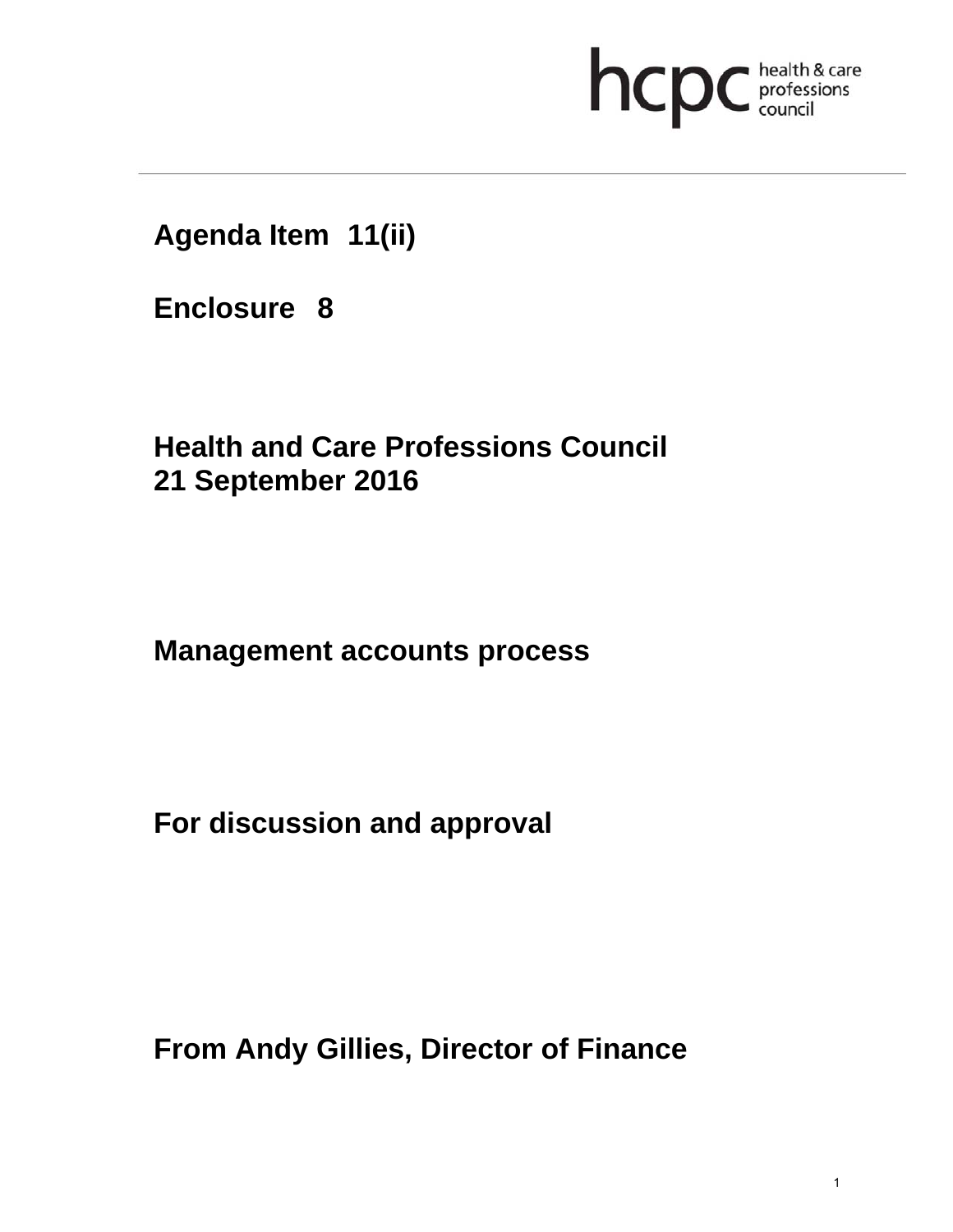

Council, 21 September 2016

Management accounts process

Executive summary and recommendations

# **Introduction**

The NAO's report to Audit Committee and Council following their 2015-16 audit was critical of the variance analysis in HCPC's management accounts and recommended that HCPC "should agree on the level of granularity and type of detail needed in its management accounts for budget holders and for Council".

This paper sets out the management accounts process for explaining variances, recommended criteria for EMT and Council to adopt in discussing them, and a proposed response to the NAO's recommendation.

The paper was discussed by Audit Committee on 6 September, and the Committee agreed to recommend it to Council for approval.

## **Decision**

Council is asked to review and approve the management accounts process and the criteria for discussing variances and the proposed response to the NAO's recommendation.

## **Resource implications**

None directly

## **Financial implications**

None

## **Appendices**

Appendix 1: Proposed management accounts process for explaining variances and recommended criteria for EMT and Council discussion Appendix 2: NAO recommendation and proposed response

## **Date of paper**

9 September 2016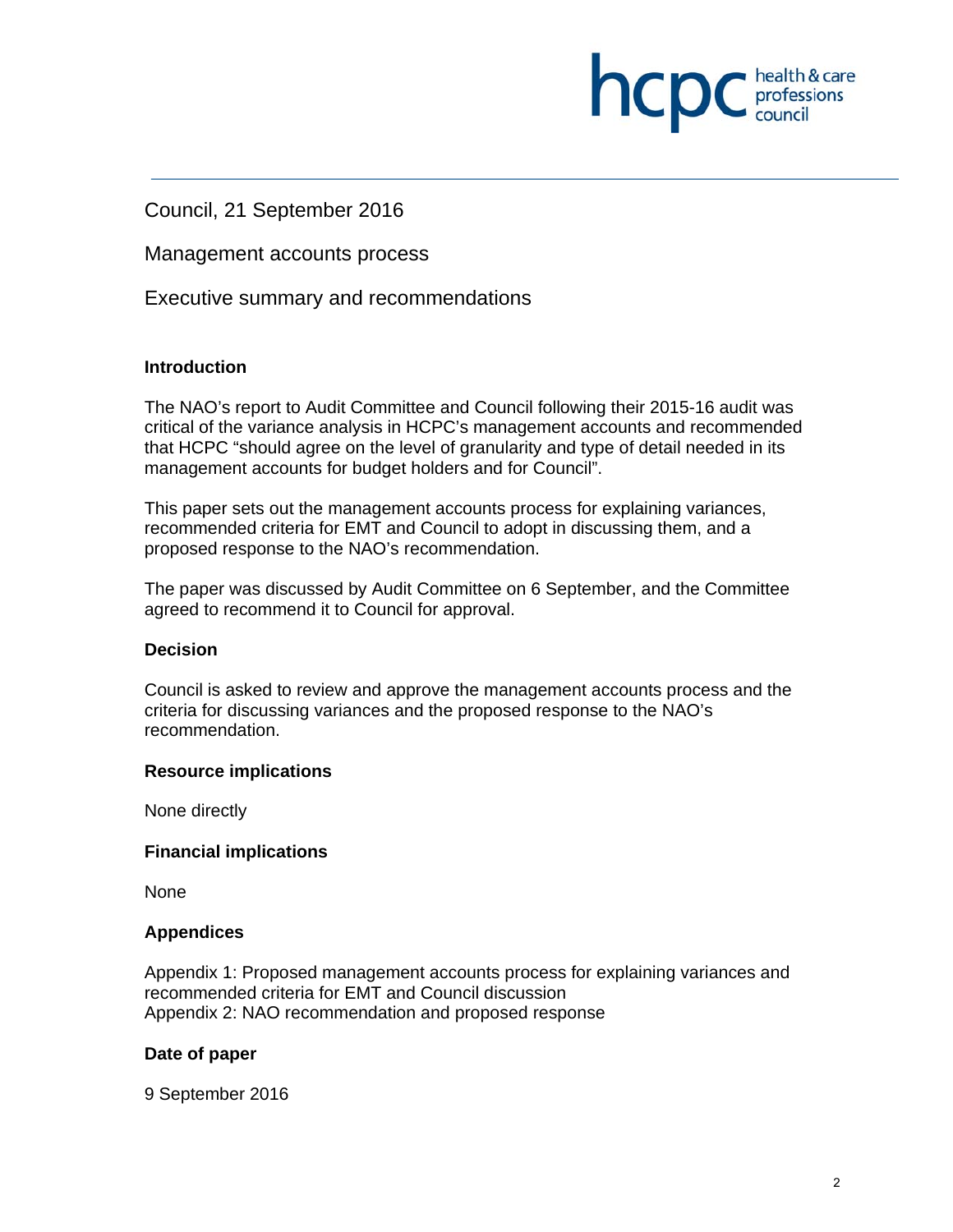### **Appendix 1: Proposed management accounts process for explaining variances and recommended criteria for EMT and Council discussion**

# **Control objectives of the management accounts process**

HCPC's management accounting process is a key internal control, designed to help to achieve the following objectives

- To contain costs and provide accountability. Budget holders are responsible for delivering their departmental workplans within the agreed budget, +/- 5%. The management accounts are the measure of success for this objective. Overspends and underspends can be challenged by EMT, Council and by the Chief Executive in the budget holder's appraisal process;
- To ensure accuracy in the financial records. The process of reviewing management accounts should identify significant errors, eg significant omitted accruals, or significant mispostings;
- To ensure that departments are on track to deliver their workplans. Departmental budgets reflect workplans, and significant overspends and underspends compared to budget are an indication of possible problems in delivery of the workplan. However, departmental reports are the main control for this purpose;
- To identify additional resourcing requirements. Some of HCPC's services are demand led, and in those areas an overspend against budget may indicate demand in excess of expectations, and a need to increase the department's capacity either temporarily or permanently. However the month  $3^1$ , 6 & 9 reforecasting processes are the main control for this purpose;
- As a product of all the above, to help ensure HCPC's effectiveness and value for money.

The management accounts are produced monthly and reviewed at three levels:

**By the budget holder and Finance.** Each budget holder receives a report for his/her department, showing actual spend vs budget for the last month and for the year to date, line by line (for example, Partners' fees, Partners' expenses). These reports are supported by a transaction listing which enables budget holders to see the transactions making up each line item total, so as to query any unexpected values. The departmental reports are available from the  $4<sup>th</sup>$  working day of each month. The budget holder is expected to review the reports and query significant unexpected variances. For example, an unexpected underspend may be because a Purchase Order has not been Goods Received. The budget holder is also asked to provide a brief explanation of significant variances from budget (see below for definition of "significant") and to confirm whether the variance it is a timing difference which will reverse later in the year, or is a permanent variance.

**By EMT.** HCPC management accounts are included within the Finance Report to each monthly EMT meeting. The HCPC management accounts show actual spend v budget for the year to date for each department and for HCPC as a whole, broken down into sub-totals for payroll and non-payroll, and the variance explanation provided by or agreed by the budget holder.

 

<sup>1</sup> FTP reforecast after 3, 6 and 9 months; other departments reforecast after 6 and 9 months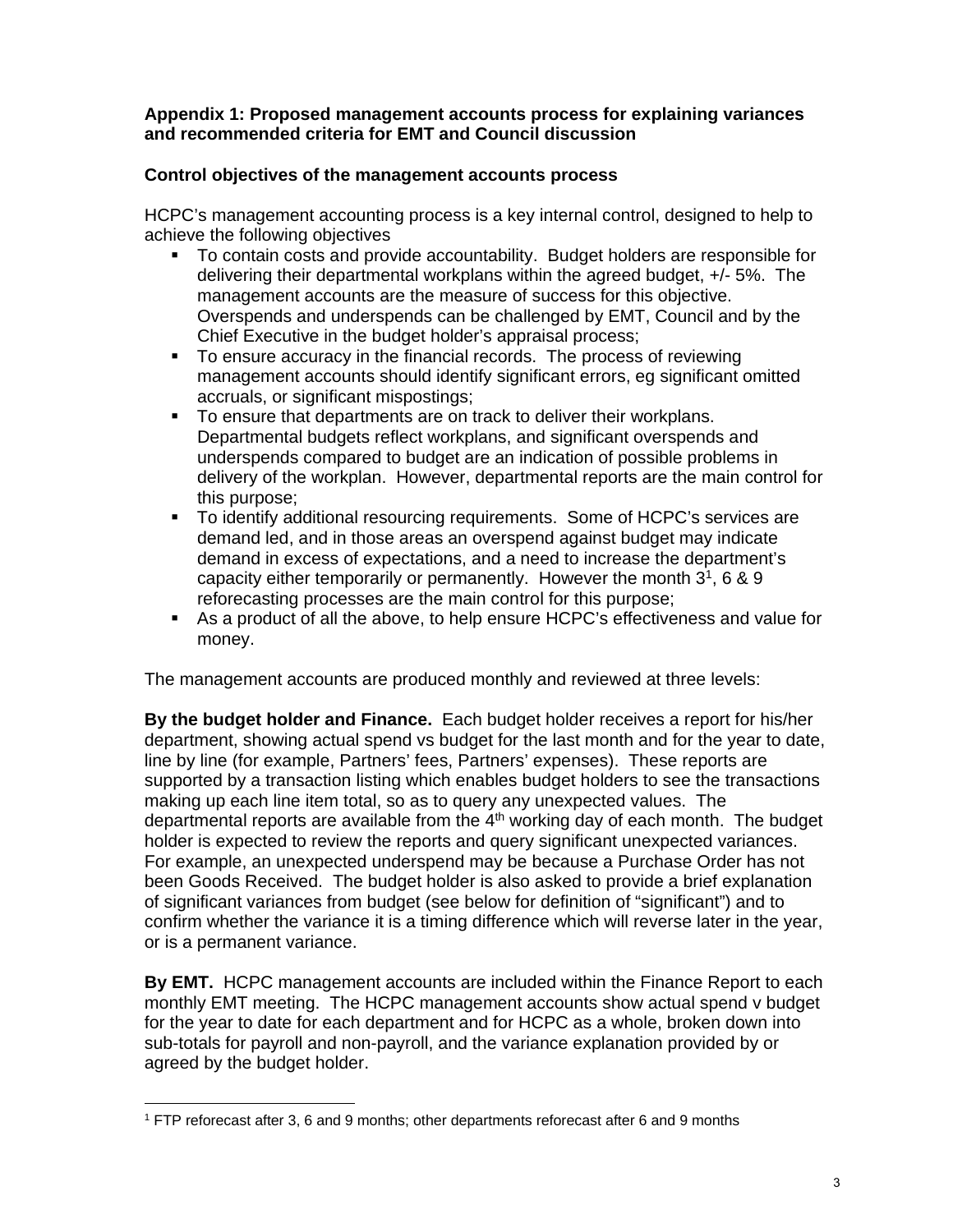**By Council.** The HCPC management accounts are also included in the Finance Report to Council.

### **What is a significant variance?**

The management accounts for EMT and Council need to explain variances that are significant in the context of HCPC's overall expenditure budget of £31.4m, without obscuring the key messages with excessive detail. Therefore Finance will normally only ask budget holders to explain individual line variances (or confirm variance explanations put forward by Finance) that are greater than £30,000 **and** 5%. If there are several small variances which add up to an overall variance greater than £30,000 and 5%, we will ask for explanations for the small variances so that we can adequately explain the overall variance. We may also sometimes ask for explanations for variances below these thresholds if they are unexpected or potentially sensitive, or as part of ensuring we understand the department's budget.

However, budget holders should normally want to satisfy themselves about variances that are significant in the context of their own budget. The value threshold which is "significant" for each budget holder is for his/her judgement but could be £2,000 for a small department or £20,000 for FTP.

### **How should significant variances be explained?**

Wherever possible, budgets should be set and variances should be explained in terms of units of activity and costs per unit. For example, the budget for partner expenses in a given period is an assumed number of days' activity times the assumed expense per day. The variance will be a combination of quantity (more or less days actually charged than budgeted) and price (actual expenses per day more or less than budgeted).

Planned activity levels in the budget should be consistent with the departmental workplan, and actual activity levels cited in variance explanations should be consistent with departmental reports.

Wherever possible, variances should also be described as either timing differences or permanent under/overspends. Timing differences are one of the main causes of variances, since the timing of activities is usually uncertain when budgets are set. For some kinds of activities, for example events or consultants costs, slippage at the start of the year can be made up later in the year so an underspend can reasonably be treated as a timing difference rather than a permanent saving. For demand led costs, an underspend due to lower than expected demand early in the year could reverse if demand increases later in the year, so budget holders should initially be cautious about treating lower than expected demand as a permanent saving. Conversely a vacant post will almost always be a permanent saving.

## **What should discussion at EMT and Council focus on?**

The management accounts are part of a wide range of regular management information and performance indicators produced for EMT and Council, and the amount of time EMT and Council spend discussing the management accounts will be proportionate to other issues requiring attention. Therefore it is appropriate for EMT and Council to take a risk based approach and focus on the more significant risks, if any, identified in the management accounts.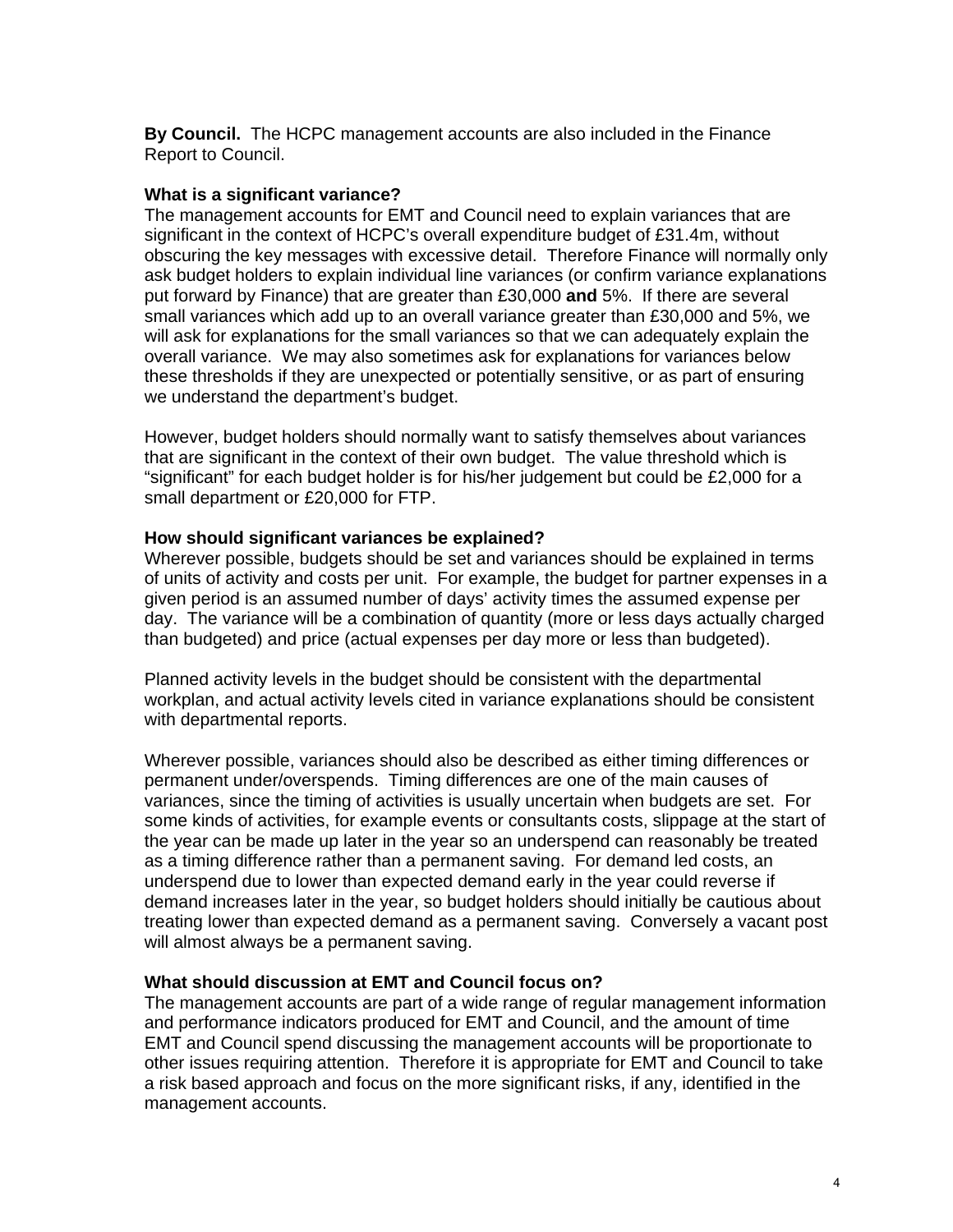The main points EMT and Council should focus on in reviewing and discussing the management accounts should be where income is significantly under budget and/or where expenditure is significantly over budget. Those instances will be covered in the variance commentary.

Significant underspends should also be covered in the variance commentary and should be noted, as they could indicate a risk of failure to deliver objectives, but the main vehicle for discussion on that risk is likely to be the relevant departmental report rather than the management accounts.

Where income and expenditure are on track, the management accounts will be noted but EMT and Council are unlikely to need to discuss them in detail. Similarly, if the explanations for variances are clear and comprehensive and consistent with other management information, and the position appears to be under control, then there will not necessarily be extensive discussion.

### **Avoiding perverse incentives**

EMT and Council should encourage an open approach to budget setting and management accounting. An excessive or punitive focus on underspends could incentivise budget holders to spend so as to avoid underspends, resulting in poor value for money. An excessive focus on variances in either direction could incentivise budget holders to eliminate variances by making unnecessary accrual or prepayment adjustments.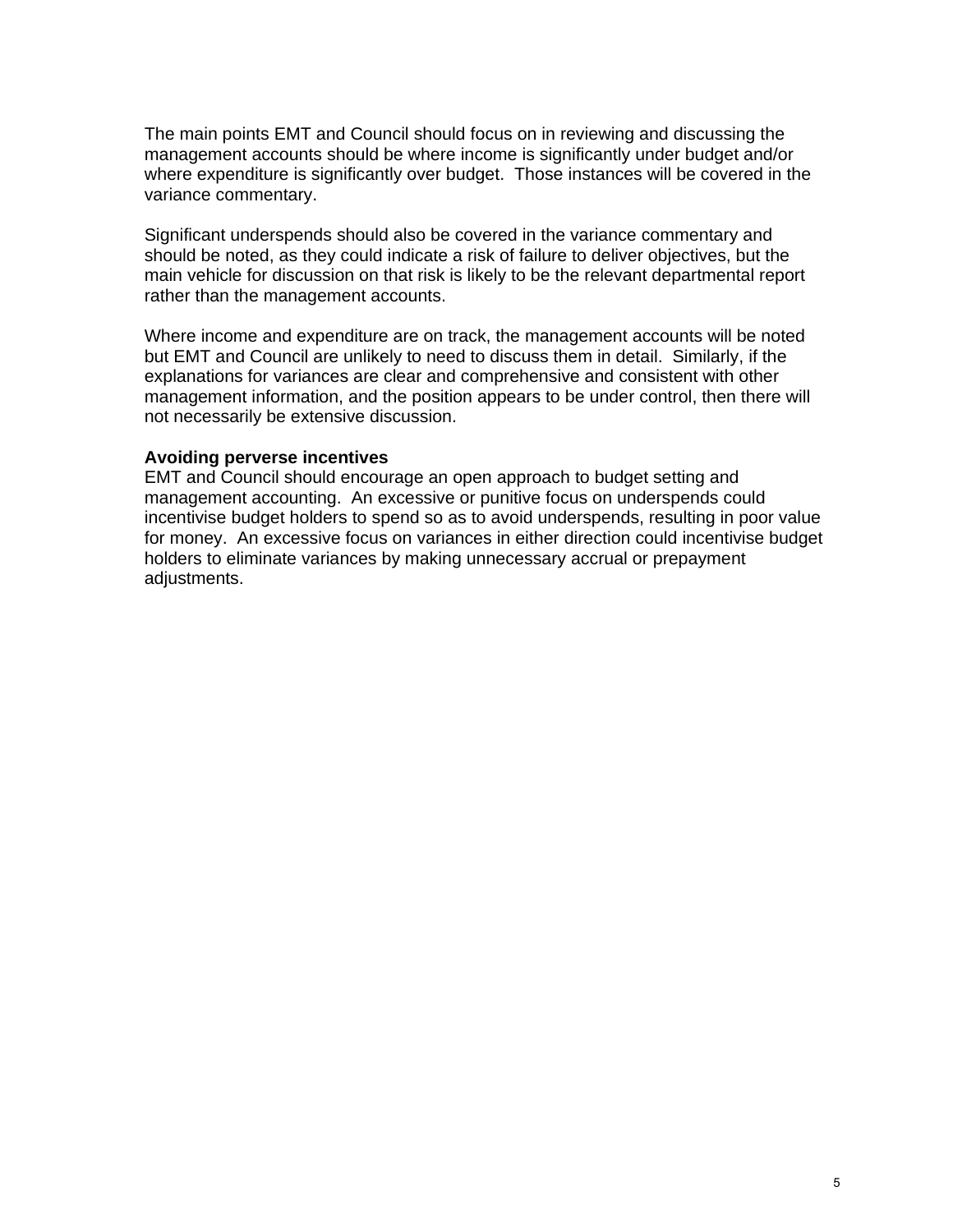# **Appendix 2: NAO recommendation and proposed response**

In line with our audit plan, we sought to take assurance from the monthly management accounts as a high level control. We looked for evidence that HCPC had a robust budgeting process, was explaining all significant variances, and using the management accounts to identify and correct errors. HCPC produces management accounts at two levels: firstly at a detailed level for budget holders, and secondly at a more strategic level to enable the Council to carry out its oversight role. We found that:

- HCPC investigates significant overspends, but does not always investigate underspends. In some cases this will undermine the variance analysis process, particularly as budgets are prudent, making underspends more likely.
- Variance explanations tend to break down variances into a more granular level of detail, rather than explaining their underlying causes. High-level analysis, for instance comparing the financial data to non-financial data on activity levels in the different departments, would help give a more strategic perspective.
- There was variable evidence of budget-holder review. While we could see that variance analysis was being undertaken and misstatements corrected for the Finance and FTP departments, evidence of this from other departments was more limited. Active budget-holder review helps HCPC identify errors in the underlying financial records, and better explain any variances.

These weaknesses meant we were unable to rely on this control for audit assurance, and had to increase our sample sizes. More significantly these issues have wider implications for HCPC and we suggest that relatively minor changes could significantly improve the quality of information provided to the Council. The management accounts could for example: explain the reasons behind significant under as well as overspends; consider HCPC's financial position strategically within the context of changes in operating activities; and consider whether variations are as a result of timing differences, indicate that remedial action is required, or indicate that there are opportunities for HCPC funding to be used in a different way than was initially planned.

We recommend that HCPC should agree on the level of granularity and type of detail needed in its management accounts for budget holders and for Council.

## **Proposed HCPC response**

Our management accounts process is a key control designed primarily to contain costs and provide accountability. The process is part of a much wider framework of controls which help EMT and Council perform their management and oversight roles.

Where applicable and where the values are significant, we do aim to explain variances in terms of units of activity, and to differentiate permanent variances from timing differences. Finance continues to work with budget holders to develop budget setting and variance analysis in those terms. To ensure focus on significant variances, we will normally only comment in the HCPC-wide management accounts on variances that are greater than £30,000 and 5%.

EMT and Council will continue to focus more attention on overspends than on underspends, which is appropriate. The management accounts together with the month